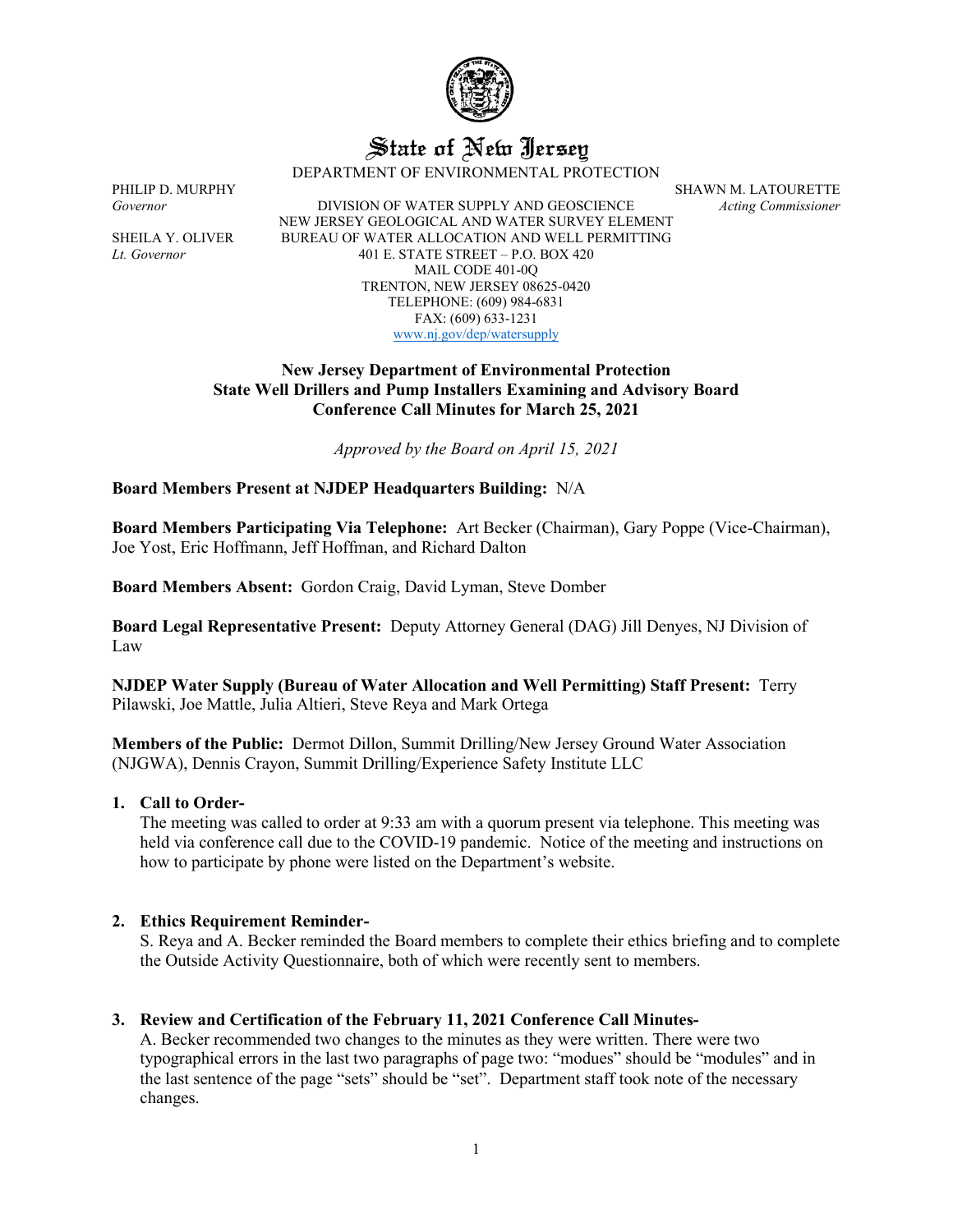**A motion to approve the draft minutes after the corrections are made was made by G. Poppe, seconded by E. Hoffmann, and approved by everyone except for R. Dalton who abstained.**

#### **4. Licensing-**

#### *Review of License Applicants*

The Board members reviewed the applicant information for two pump installer licenses and one environmental resource and geotechnical (ERG) well driller license. A. Becker asked if there was any discussion needed for the license candidates. No further discussion was needed.

# **A motion to approve the three license applicants was made by J. Hoffman, seconded by G. Poppe, and approved unanimously.**

| <b>License Type</b> | <b>Applicant Name</b> | <b>Employer</b>          |
|---------------------|-----------------------|--------------------------|
| Pump Installer      | Peter Parker          | Accurate Well & Pump LLC |
| Pump Installer      | Trevor Smith          | Accurate Well & Pump LLC |
| ERG                 | David Lott            | <b>ADR</b> Environmental |

# *Inquiry from a Licensed Well Driller*

S. Reya said that he received a call from a licensed Journeyman well driller who had a question about upgrading to a Master well driller license. The licensee wanted to know if he had to take eight exams or three exams for his upgrade since he took his tests and passed in 2017 but had received his license in February 2018.

S. Reya said that this licensee had taken and passed his exams for his Journeyman license during the last in-person exam which the Department offered in December 2017, prior to the agreement with the National Ground Water Association. After the Board met in January 2018, his license was issued to him in early February 2018. In Table 1 of the well rule (N.J.A.C. 7:9D), there are two tracks for Journeyman well drillers to take for their exams to upgrade to a Master license. If licensed on or after January 2, 2018, a licensee will need to take eight exams to upgrade to their master driller license. If licensed before January 2, 2018 then the licensee will only need to take three exams.

S. Reya noted that the intention is to have drillers take three exams to build upon their experience instead when seeking to upgrade rather than having them start fresh but wanted to bring it to the Board's attention since he received his license after the cutoff date stipulated in the rule. He asked the Board and J. Denyes for their opinion on this situation. A. Becker said that he believed that since he passed his exams before the cutoff date that he should be able to take the lesser number of exams but deferred to J. Denyes for her opinion. J. Denyes said that there does not appear to be a way around what the rule says. If the Board and Department pursue allowing the licensee to take the lesser number of exams, then they would be doing so at their own risk.

S. Reya spoke of the Department's perspective on the situation. During the December 2017 exam, there were only three Journeyman well driller applicants who sat for the exam; only one of those three passed the exams. This situation would not apply to anyone except this one person. S. Reya noted that the effective date for the well rule was January 2, 2018, but the operative date for the rule was March 1, 2018. He asked if that changes the situation. A. Becker asked the Department and J. Denyes to investigate the effective and operative dates and report back.

J. Hoffman said that the right thing to do would be to consider this licensee under the old rule. He added that if the Department had the exams graded in 2017 and it was determined that he had passed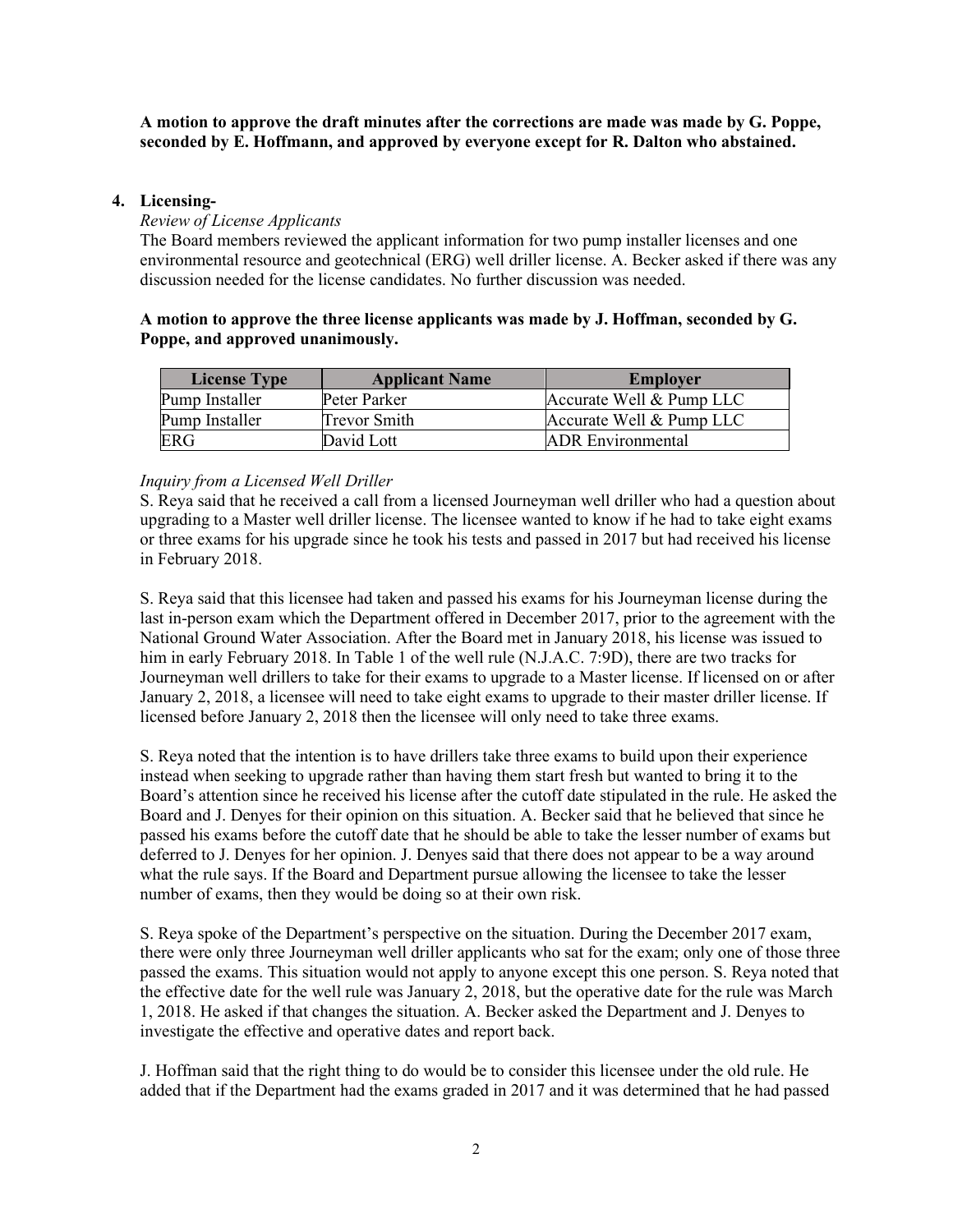then the Board should accept that he would have been licensed in time had they met in December 2017.

## **A motion was made to advise the Department to proceed with this licensee as if he had obtained his license prior to the January 2, 2018 cutoff date was made by G. Poppe, seconded by J. Yost, and approved by all except for R. Dalton who was opposed.**

R. Dalton noted that he disagreed with the motion because he believed that it sets a bad precedent.

J. Denyes had departed the call, stating that she would return after a meeting.

# **5. Continuing Education-**

Bureau staff went over the list of courses with the Board, noting that the Department had determined that these courses were administratively complete. The Board members reviewed each course.

#### *Rutgers - PCBs and the Site Remediation Process*

E. Hoffmann said that he has taken this course before for his licensed site remediation professional (LSRP) license and does not believe that it applies to well drilling. R. Dalton said that after reviewing this course, he thinks that only one or two hours would apply. J. Hoffman agreed with R. Dalton's assessment. A. Becker agreed that there is some information that is not necessary for well drillers and/or pump installers but thought that it was appropriate for ERG well drillers. The Board discussed potentially awarding partial credit for this course.

# **A motion to not recommend PCBs and the Site Remediation Process for credit was made by G. Poppe, seconded by E. Hoffmann, and approved by all except for A. Becker opposed the motion and J. Yost who abstained.**

#### *Milby Company – Virtual Pump School*

R. Dalton said that he believed that the hour regarding solar pump did not apply. G. Poppe said that he believes that solar pumps are relevant and that he receives a lot of questions about them. A. Becker said that most of the information listed applies.

# **A motion to accept the Virtual Pump School for eight technical continuing education points (CEPS) was made by G. Poppe, seconded by R. Dalton, and approved by all except for J. Yost who abstained.**

#### *Experience Safety LLC – Excavation – Trenching*

R. Dalton noted that he believes the course to be relevant and extremely important to the industry. No major discussion was needed for this course. This course had also been previously approved as part of NJGWA's March 2020 membership meeting.

# **A motion to accept the Excavation – Trenching course for one safety CEP was made by R. Dalton, seconded by J. Yost, and approved unanimously.**

#### *Rutgers – ArcGIS*

R. Dalton said that he does not believe that this course applies to well drillers and pump installers. E. Hoffmann agreed with R. Dalton's assessment of the course. E. Hoffmann mentioned related topics that would be relevant training for well drillers and pump installers, like NJ GeoWeb tutorials or information about using a GPS, noting that this course does not teach those topics.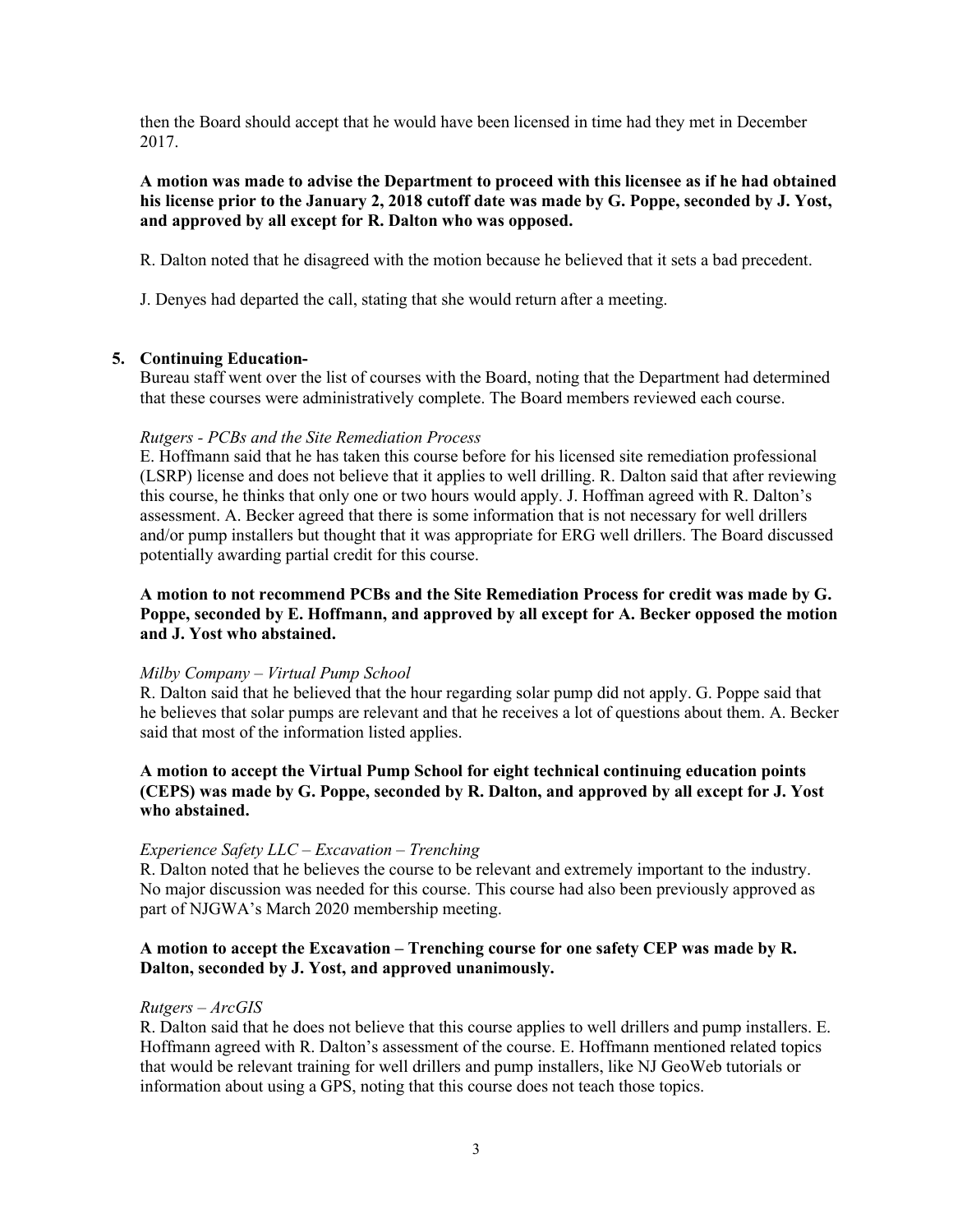#### **A motion to not recommend the ArcGIS course for credit was made by G. Poppe, seconded by R. Dalton, and approved unanimously.**

#### *Rutgers – Restoration Ecology*

R. Dalton said that he does not think that this course applies to well drillers and pump installers. The rest of the Board members agreed.

## **A motion to not recommend the Restoration Ecology course for credit was made by G. Poppe, seconded by E. Hoffmann, and approved unanimously.**

#### *Rutgers – Wetland Construction*

A. Becker and R. Dalton noted that while this is a good course, it is not related to the industry. No further discussion was needed as this was this consensus of most Board members.

# **A motion to not recommend the Wetland Construction course for credit was made by R. Dalton, seconded by J. Hoffman, and approved by all except for J. Yost who abstained.**

The agenda item discussion regarding All Star Training was moved to later in the meeting to allow, DAG, J. Denyes to be present.

# **6. Enforcement Update-**

J. Altieri provided the Board with an enforcement update as summarized below:

# **Well Permitting Enforcement Activities–1/21/2021-3/25/2021**

**New Investigation:** One unpermitted monitor well installation – Camden City, Camden County

**Issue:** Bureau received notification of a monitor well that was erroneously decommissioned and then over-drilled and reconstructed at a former landfill without obtaining a new well permit. It was later discovered that the well was also redrilled by an unlicensed well driller, during the time when the persons license was had lapsed and was inactive. The individual did not meet his CEP requirement by the deadline and became inactive on July 1, 2020. The driller's license has since been reinstated.

**Enforcement Action:** Bureau staff has been in contact with the well drilling company involved. The company representative stated that they did not know that the driller's license had lapsed during the time of the well's construction. A notice of non-compliance (NONC) has been issued to the driller and company.

**New Investigation:** 10 wells constructed in Camden and Mercer County by an unlicensed driller.

**Issue:** Bureau discovered 10 additional instances of lapsed/unlicensed monitor well construction for wells located in Camden and Mercer Counties. Wells appear to have been constructed by the same unlicensed individual noted above during the time of inactive license period between July 1, 2020 and January 4, 2021.

**Enforcement Action:** NONC issued to the unlicensed well driller and company for the 10 wells. Additional investigation needed to identify all of the wells drilled by the individual.

**Resolved:** One potential improper well construction issue – Gloucester County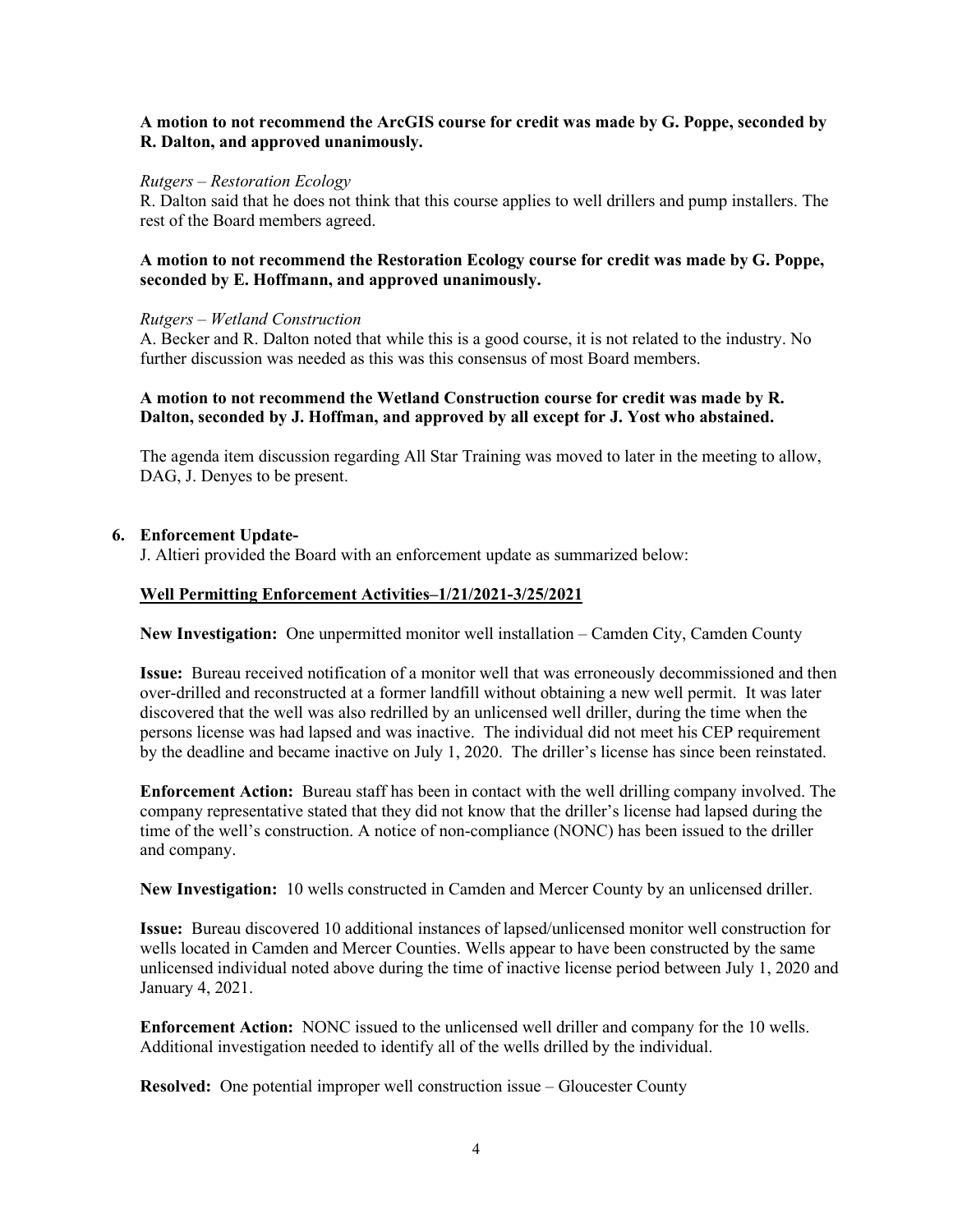**Issue:** One alleged instance of improper well construction of a domestic involving the distance between a well and septic components and the installation of a minimum length of grouted casing stipulated by the Department as a permit condition has been resolved. The driller claimed there was an error in septic distances and tank verses cesspool misidentification on the approved permit. Driller submitted photos of opened septic tank to verify its existence and amended permit for new distances. Issue resolved.

A. Becker asked for clarification about the unlicensed well driller noted in J. Altieri's first issue. S. Reya had elaborated that this individual had taken an approved OSHA course but had never submitted the course completion certificate to the Department. This resulted in him being unable to renew his license by the June 30, 2020 deadline. A. Becker asked if this individual had made any contact with the Department to try to resolve this earlier than December 31, 2020. S. Reya said that the well driller did not attempt to contact the Department and that the Department had sent multiple letters to drillers who were ineligible to renew with contact information.

J. Altieri discussed the Economic Benefit Worksheet which she had distributed to the Board via email. She reminded the Board that some fines increased in 2018 due to the way violations were classified in the rule amendment and a clause was added to increase fines further if the violator gained an economic benefit from a violation. To better capture whether a violator has gained an economic benefit from a violation, J. Altieri provided the Board members with a spreadsheet of approximate costs for wells, of varying construction types. A. Becker and G. Craig completed this worksheet and submitted it to J. Altieri for review. J. Altieri thanked S. Reya and M. Ortega for their help with the worksheet as well as A. Becker and G. Craig for providing industry estimates that will assist the Department in assessing how much financial gains are realized by contractors and/or property owners who do not comply with regulatory standards.

# **7. Horizontal Direction Drilling (HDD)-**

A. Becker recapped what had occurred at the meeting with the Science Advisory Board (SAB), which he and G. Craig had been invited to attend to discuss HDD. They empathized the importance of protecting New Jersey's groundwater resources. A. Becker provided the SAB members with some information about grouting wells. S. Reya thanked A. Becker and G. Craig for attending the meeting. The Bureau believed that the Board's input was needed since the Science Advisory Board had only spoke with HDD designers and contractors directly, so it was important that they hear from well drillers regarding ground water protection techniques utilized in the well drilling industry. S. Reya noted that the SAB should be releasing their initial report soon.

Department staff also noted that a group within Department is currently looking into HDD requirements while they are updating Freshwater Wetlands rules. T. Pilawski noted that Department management is supportive of a rule changes and believes that the Department already has the statutory authority though multiple attorneys are currently assessing the existing statute. T. Pilawski said that she has requested that Mr. Mark Miller, of the Water Allocation Section, work with M. Ortega with the future rule change; new exams and licenses will need to be developed as a result of this rule change, in addition to the technical and construction requirements.

# **8. All Star Training (All Star)-**

With J. Denyes back on the call, the Board began their discussion about All Star. S. Reya recapped the Board's discussion from the February meeting. He said that the Board had made a motion for the Department to reach out to All Star and voice the Board's concerns about the course duration. The Department contacted All Star and had received a response with a revised course to review along with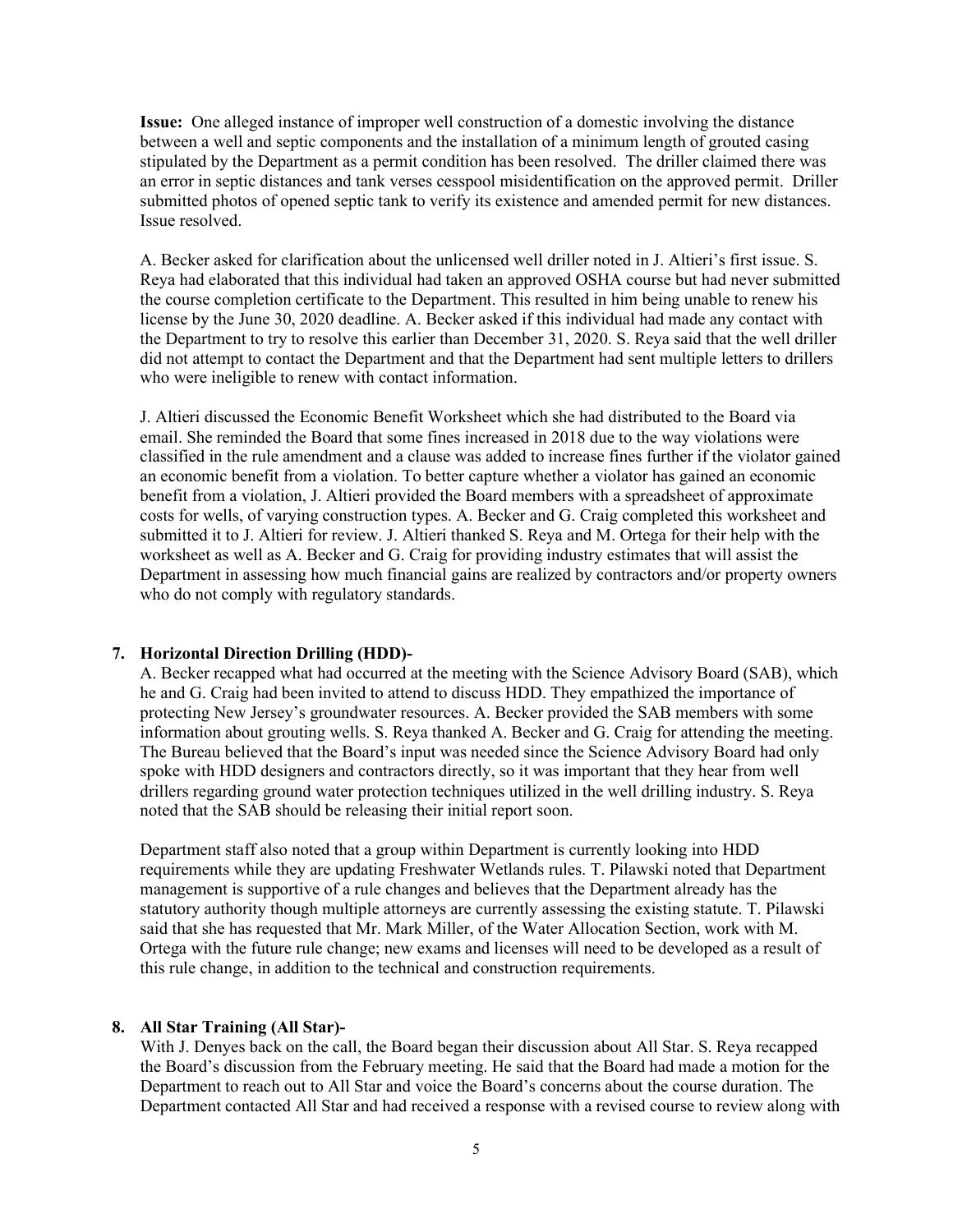two logins for the course. Both the Department's email and the revised course application were provided to members for review prior to the meeting. S. Reya and A. Becker took the course and provided the Board with their thoughts.

S. Reya said that that two of the seven modules have videos and are narrated by a hydrogeologist. He added that the content for those two modules were excellent, were related to the industry, and took approximately 50 minutes each. Of the remaining five modules, the content is mostly the same as the former version of the course, which allows a user to read at their own pace.

A. Becker provided his assessment of the revised course. He added that he signed up and took All Star's original course along with the revised version. He said that he did not believe that the original course had any good content and that the time did not add up to anywhere near seven hours. He said that the revised course had two good modules, which were the same ones that S. Reya had discussed. A. Becker noted that if you did not sit and pay attention to the videos for the first two modules then it would be very hard to pass the quiz at the end of the module to move on. He added that modules three through seven were disappointing and that it took him between 18 and 23 minutes to read each of the modules.

A. Becker said that based on inquiries that J. Yost had previously made about the International School of Well Drilling's (ISWD) courses, he also registered for their Basic Geology course and thought that the content was excellent. A. Becker explained the format of the ISWD course to the Board and noted that there are no exams or quizzes for their classes but the course is broken down into smaller segment so a student cannot simply sit idle and wait for a timer to expire as in the case of the All Star course.

A. Becker deferred to J. Denyes for her opinion about how to handle this course. J. Denyes asked if this course was a replacement course. S. Reya said that he believes that the newly submitted course was revised to address the concerns brought up by the Board and is, therefore, a revision. It is proposed for the same number of CEPs and contains a revised course outline and partially revised format. While there is no process in the rule to revoke or revise a course, the Department has listed on the Course Provider Application that one hour of training equals one CEP. J. Denyes indicated that the safest course of action, based on the well rule, would be to let it play out and deny the course for renewal in 2023. A. Becker expressed his disapproval, noting that the Board and the Department should be able to take action against the course provider. G. Poppe agreed with A. Becker.

A. Becker reiterated that the first two modules for the revised course were very good. If the course provider submitted similar content for the other modules, then there would be no issues. R. Dalton asked about S. Reya's assessment of the course because he noted that old rule language was used for one of the modules. S. Reya explained that All Star used old rule language from the Federal Safe Drinking Water Act from the 1990's. He also referenced a summary he provided and noted that these two modules were merely rule language that had absolutely nothing to do with well drillers or pump installers. The rule language was outdated, not applicable and also did not contain any context or description so he felt it in no way constituted training material.

J. Yost asked about what would happen to licensees who already took this course. S. Reya said that anyone who has already taken the course will receive full credit as it is a currently approved course, but the Department is seeking to remedy this issue moving forward. A. Becker suggested revoking the approval until they submit something that is satisfactory. S. Reya suggested reducing the amount of CEPs for which the course is approved. T. Pilawski agreed with S. Reya's suggestion. It was suggested to invalidate the original course and have the Board weigh in on a new amount of points.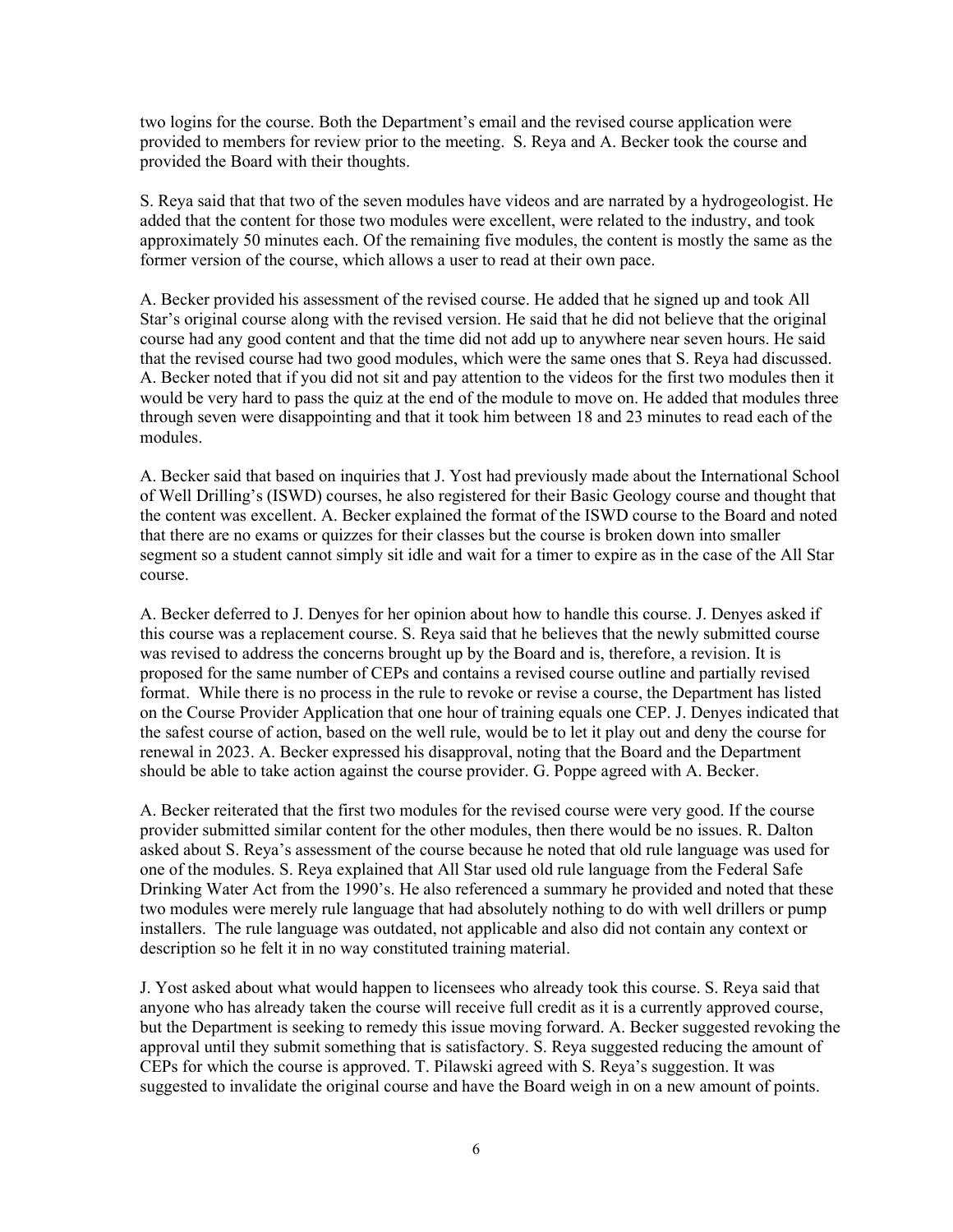A. Becker said that he spoke with representatives from Florida's water well continuing education program. He had tried to submit his certificate from the original class (pre-revisions) and was denied approval for points for his Florida license. A. Becker had inquired why it would not be approved and was told that All Star's course did not meet Florida's criteria.

# **A motion to have the Department notify All Star that the revised course does not meet the criteria for the number of continuing education points requested was made by J. Yost. This motion was seconded by G. Poppe and approved unanimously.**

T. Pilawski asked if Department staff should specify a lower number of CEPs that would be accepted or if it is the Board's recommendation that staff should only state that the course does not meet the requirements. A. Becker said that if All Star wishes to revise the course again then they can. He recommended that a deadline be applied to the letter that the Department sends to them, so this back and forth does not continue for a significant amount of time, all while the course is listed as approved on the Department's website. T. Pilawski asked J. Denyes if Department staff could meet with her to develop language for a new letter. J. Denyes agreed to help.

# **9. Geothermal Projects Update-**

#### *Princeton University*

There were three wells that needed to be decommissioned at the Princeton site and all three have now been resolved. It has recently been brought to S. Reya's attention that three more wells had been damaged due to the lack of plumbness of the wells leading new bores to intersect previously installed wells.

Allied Well Drilling has completed their drilling work and no longer has any drill rigs on the site. Midwest Geothermal is operating with four drill rigs on site. The Department is expecting Midwest Geothermal to obtain a new sitewide permit to continue their work; the original well permit is active for one year and a new permit is needed to continue their work.

S. Reya said that there are approximately 405 completed wells. The first phase of this project is nearing completion and will have approximately 600-650 wells. R. Dalton said that he looked at some older well logs in that area for plumbness and discovered that most wells are 68 to 100 feet off vertical. He suggested that these wells are deflecting due to the geology and suggested that the companies try spacing the wells out further apart. S. Reya said that the designer already indicated that the spacing cannot change because Princeton does not have the square footage to spread the wells further apart.

#### *Woodbury*

A response was received from the current property owner of the site at which improperly decommissioned closed loop wells are being re-commissioned via over drilling with a sonic drill rig followed by the installation of conforming geothermal well piping and grout. The owner acknowledged that they would properly decommission an abandoned irrigation well at the site that the Department inquired about, however, there are still two closed loop wells that are inaccessible as they are located under or in close proximity to an emergency generator and trash compactor. No satisfactory decommissioning proposal has been provided for these two wells that meets the approved compliance plan for the site. The Department will continue to work with their legal counsel, the property owner and the drilling contractor to resolve the remaining two wells.